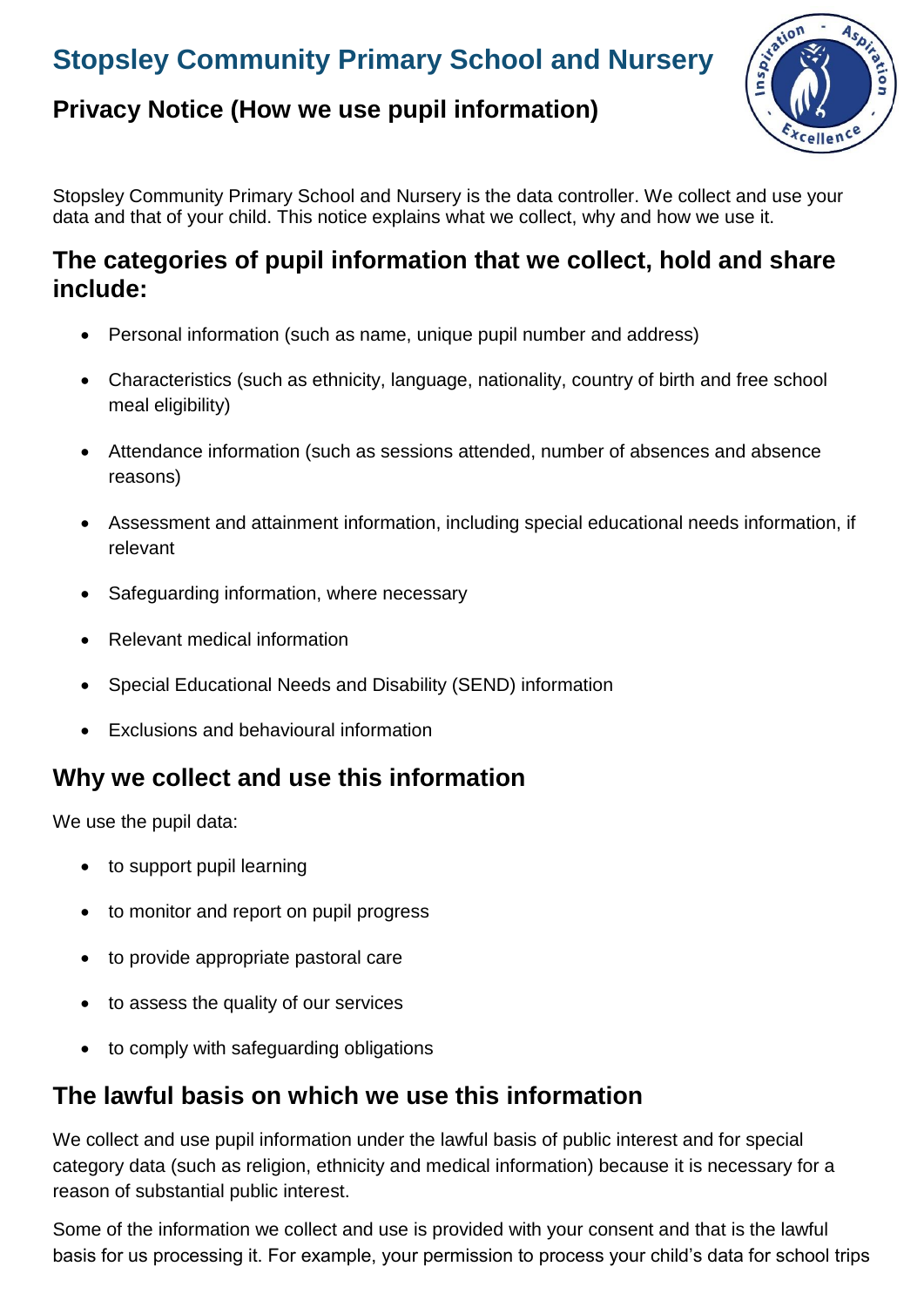and for access to online providers of educational materials. We will make it clear where we are asking for your consent and why, and provide you with the opportunity to refuse to provide us with that information, explaining what the consequence of that will be.

## **Collecting pupil information**

We collect pupil information via registration forms at the start of the school year and update forms annually. We also collect some pupil information via a Common Transfer File (CTF) or a secure file transfer (eg: from previous school).

Pupil data is essential for the schools' operational use. Whilst the majority of pupil information you provide to us is mandatory, some of it requested on a voluntary basis. In order to comply with the data protection legislation, we will inform you at the point of collection, whether you are required to provide certain pupil information to us or if you have a choice in this and we will tell you what you need to do if you do not want to share this information with us.

## **Storing pupil data**

We hold pupil data until you inform us that you no longer wish for this information to be stored.

## **Who we share pupil information with**

We routinely share pupil information with:

- schools that the pupil's attend after leaving us
- our local authority
- the Department for Education (DfE)
- online education providers
- support staff
- NHS
- School Nurse
- Child Development Centres, such as: Edwin Lobo
- Lighthouse behaviour unit

### **Why we regularly share pupil information**

We share pupils' data with the Department for Education (DfE) on a statutory basis. This data sharing underpins school funding and educational attainment policy and monitoring.

We are required to share information about our pupils with our local authority (LA) and the Department for Education (DfE) under section 3 of The Education (Information About Individual Pupils) (England) Regulations 2013.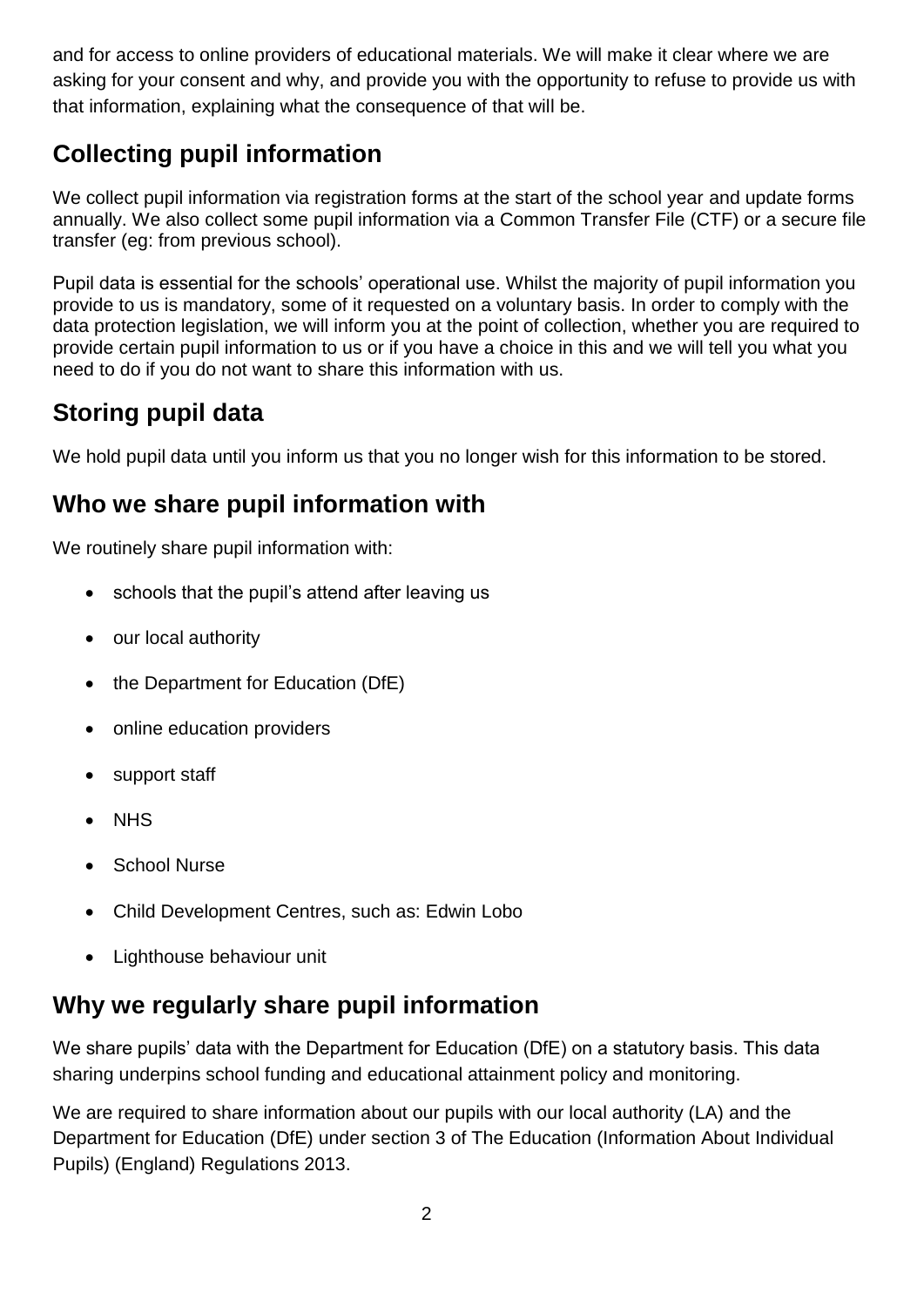We share other pupil data to ensure that they receive the most appropriate educational and pastoral support for their needs.

We do not share information about our pupils with anyone without consent unless the law and our policies allow us to do so.

## **Department for Education**

The Department for Education (DfE) collects personal data from educational settings and local authorities via various statutory data collections. We are required to share information about our pupils with the Department for Education (DfE) either directly or via our local authority for the purpose of those data collections, under:

• Section 3 of The Education (Information About Individual Pupils) (England) Regulations 2013

All data is transferred securely and held by the DfE under a combination of software and hardware controls, which meet the current [government security policy framework](https://www.gov.uk/government/publications/security-policy-framework).

For more information, please see 'How Government uses your data' section.

## **Local Authorities**

We may be required to share information about our pupils with the local authority to ensure that they can conduct their statutory duties under:

• the [Schools Admission Code,](https://www.gov.uk/government/publications/school-admissions-code--2) including conducting Fair Access Panels.

### **How Government uses your data**

The pupil data that we lawfully share with the DfE through data collections:

- underpins school funding, which is calculated based upon the numbers of children and their characteristics in each school.
- informs 'short term' education policy monitoring and school accountability and intervention (for example, school GCSE results or Pupil Progress measures).
- supports 'longer term' research and monitoring of educational policy (for example how certain subject choices go on to affect education or earnings beyond school)

### **Data collection requirements**

To find out more about the data collection requirements placed on us by the Department for Education (for example; via the school census) go to [https://www.gov.uk/education/data-collection-and](https://www.gov.uk/education/data-collection-and-censuses-for-schools)[censuses-for-schools](https://www.gov.uk/education/data-collection-and-censuses-for-schools)

### **The National Pupil Database (NPD)**

Much of the data about pupils in England goes on to be held in the National Pupil Database (NPD).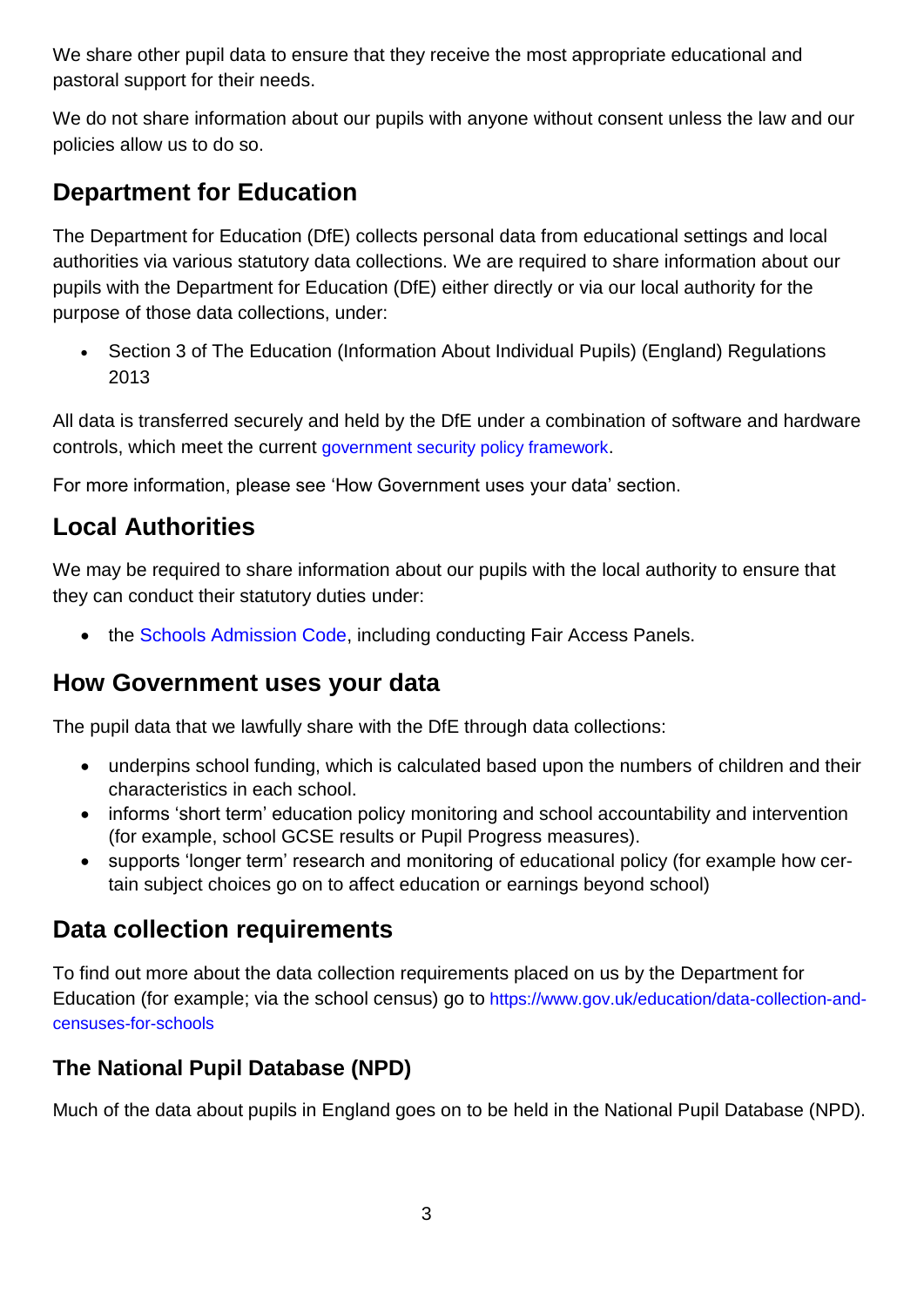The NPD is owned and managed by the Department for Education and contains information about pupils in schools in England. It provides invaluable evidence on educational performance to inform independent research, as well as studies commissioned by the department.

It is held in electronic format for statistical purposes. This information is securely collected from a range of sources including schools, local authorities and awarding bodies.

To find out more about the NPD, go to [https://www.gov.uk/government/publications/national-pupil](https://www.gov.uk/government/publications/national-pupil-database-user-guide-and-supporting-information)[database-user-guide-and-supporting-information](https://www.gov.uk/government/publications/national-pupil-database-user-guide-and-supporting-information)

## **Sharing by the Department**

The law allows the Department to share pupils' personal data with certain third parties, including:

- schools
- local authorities
- researchers
- organisations connected with promoting the education or wellbeing of children in England
- other government departments and agencies
- organisations fighting or identifying crime

For more information about the Department's NPD data sharing process, please visit: <https://www.gov.uk/data-protection-how-we-collect-and-share-research-data>

Organisations fighting or identifying crime may use their legal powers to contact DfE to request access to individual level information relevant to detecting that crime. Whilst numbers fluctuate slightly over time, DfE typically supplies data on around 600 pupils per year to the Home Office and roughly 1 per year to the Police.

For information about which organisations the Department has provided pupil information, (and for which project) or to access a monthly breakdown of data share volumes with Home Office and the Police please visit the following website: [https://www.gov.uk/government/publications/dfe-external-data](https://www.gov.uk/government/publications/dfe-external-data-shares)[shares](https://www.gov.uk/government/publications/dfe-external-data-shares)

### **How to find out what personal information DfE hold about you**

Under the terms of the Data Protection Act 2018, you are entitled to ask the Department:

- if they are processing your personal data
- for a description of the data they hold about you
- the reasons they're holding it and any recipient it may be disclosed to
- for a copy of your personal data and any details of its source

If you want to see the personal data held about you by the Department, you should make a 'subject access request'. Further information on how to do this can be found within the Department's personal information charter that is published at the address below:

[https://www.gov.uk/government/organisations/department-for-education/about/personal](https://www.gov.uk/government/organisations/department-for-education/about/personal-information-charter)[information-charter](https://www.gov.uk/government/organisations/department-for-education/about/personal-information-charter)

To contact DfE:<https://www.gov.uk/contact-dfe>